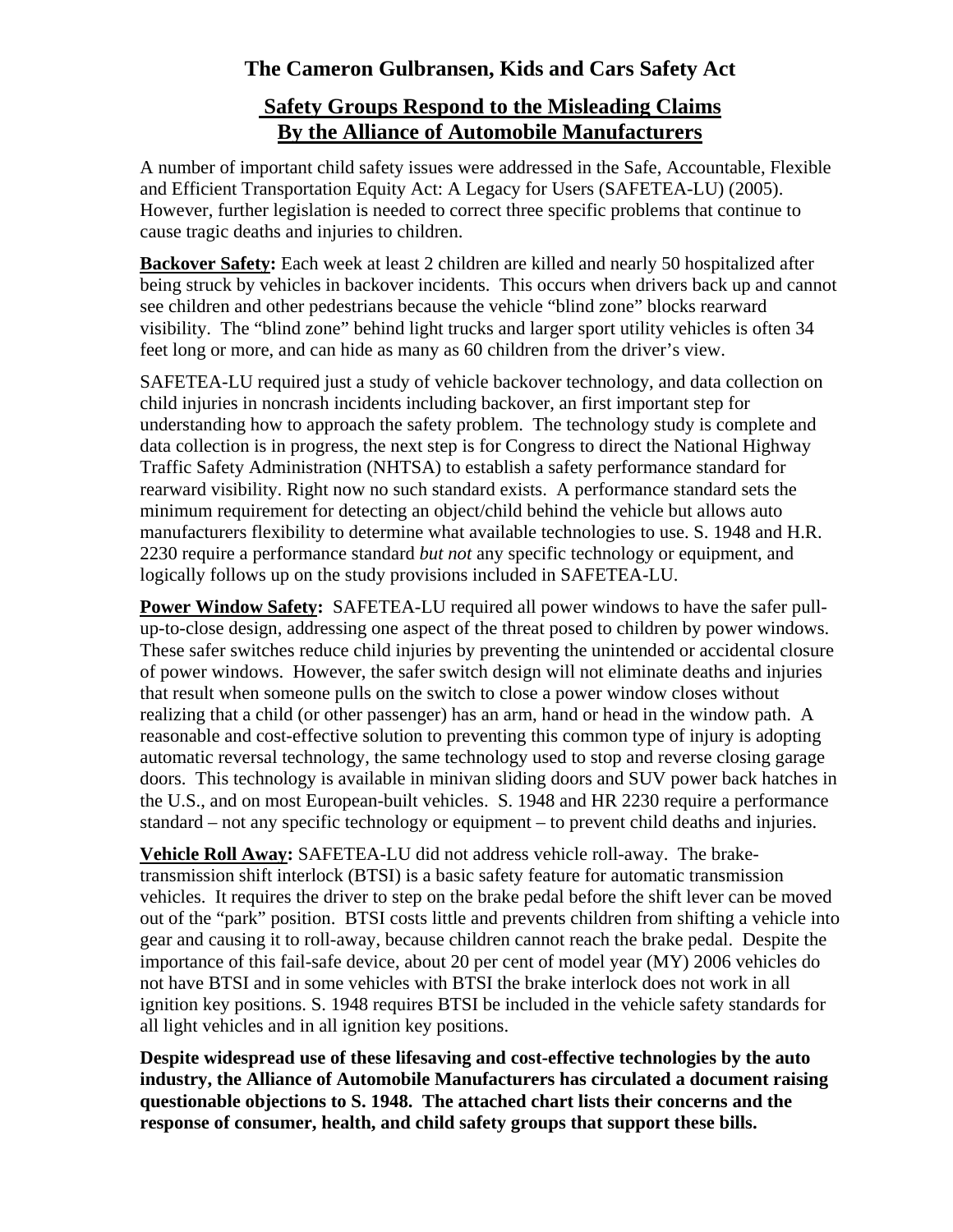| "Congress has already addressed the issue of<br>Congress requested NHTSA to conduct 2 studies<br>backover incidents by requiring [in<br>related to the backover issue and they are<br>SAFETEA-LU] several studies on the<br>important, but studies alone do not save lives.<br>magnitude of the problem and the potential<br>That's why more than 50 Republican and<br>effectiveness of different technologies in<br>Democratic Members of Congress, including<br>addressing the problem."<br>members who played a key role in enacting<br>SAFETEA-LU, have sponsored S. 1948 and HR<br>2230 to direct federal action; |
|------------------------------------------------------------------------------------------------------------------------------------------------------------------------------------------------------------------------------------------------------------------------------------------------------------------------------------------------------------------------------------------------------------------------------------------------------------------------------------------------------------------------------------------------------------------------------------------------------------------------|
|                                                                                                                                                                                                                                                                                                                                                                                                                                                                                                                                                                                                                        |
|                                                                                                                                                                                                                                                                                                                                                                                                                                                                                                                                                                                                                        |
|                                                                                                                                                                                                                                                                                                                                                                                                                                                                                                                                                                                                                        |
|                                                                                                                                                                                                                                                                                                                                                                                                                                                                                                                                                                                                                        |
|                                                                                                                                                                                                                                                                                                                                                                                                                                                                                                                                                                                                                        |
|                                                                                                                                                                                                                                                                                                                                                                                                                                                                                                                                                                                                                        |
|                                                                                                                                                                                                                                                                                                                                                                                                                                                                                                                                                                                                                        |
|                                                                                                                                                                                                                                                                                                                                                                                                                                                                                                                                                                                                                        |
| NHTSA has already completed the study of the                                                                                                                                                                                                                                                                                                                                                                                                                                                                                                                                                                           |
| technology available that could be used to                                                                                                                                                                                                                                                                                                                                                                                                                                                                                                                                                                             |
| solve the backover problem required by                                                                                                                                                                                                                                                                                                                                                                                                                                                                                                                                                                                 |
| SAFETEA-LU and must present that study to                                                                                                                                                                                                                                                                                                                                                                                                                                                                                                                                                                              |
| Congress (Nov. 2006);                                                                                                                                                                                                                                                                                                                                                                                                                                                                                                                                                                                                  |
| The other "study" requires data collection on                                                                                                                                                                                                                                                                                                                                                                                                                                                                                                                                                                          |
| backover incidents, in order to get an accurate                                                                                                                                                                                                                                                                                                                                                                                                                                                                                                                                                                        |
| picture of the total number of annual incidents.                                                                                                                                                                                                                                                                                                                                                                                                                                                                                                                                                                       |
| It is not necessary to delay NHTSA work on a                                                                                                                                                                                                                                                                                                                                                                                                                                                                                                                                                                           |
| safety performance standard while the data                                                                                                                                                                                                                                                                                                                                                                                                                                                                                                                                                                             |
| collection process is being completed. Safety<br>groups and the Centers for Disease Control                                                                                                                                                                                                                                                                                                                                                                                                                                                                                                                            |
| (CDC) have documented that preventable child                                                                                                                                                                                                                                                                                                                                                                                                                                                                                                                                                                           |
| deaths and injuries due to backover incidents are                                                                                                                                                                                                                                                                                                                                                                                                                                                                                                                                                                      |
| occurring daily with an unacceptable death toll.                                                                                                                                                                                                                                                                                                                                                                                                                                                                                                                                                                       |
| "[S]ome of the same consumer groups that are<br>Praising the study provisions intended to gather                                                                                                                                                                                                                                                                                                                                                                                                                                                                                                                       |
| advocating S. 1948 strongly praised the<br>data and information and directing NHTSA to                                                                                                                                                                                                                                                                                                                                                                                                                                                                                                                                 |
| provisions [for studies in SAFETEA-LU]."<br>begin the process of issuing a safety standard to                                                                                                                                                                                                                                                                                                                                                                                                                                                                                                                          |
| prevent needless deaths and injuries are not at                                                                                                                                                                                                                                                                                                                                                                                                                                                                                                                                                                        |
| odds. Effective technology to save lives is                                                                                                                                                                                                                                                                                                                                                                                                                                                                                                                                                                            |
| already available and being sold by the auto                                                                                                                                                                                                                                                                                                                                                                                                                                                                                                                                                                           |
| industry so it is unacceptable to delay or defer                                                                                                                                                                                                                                                                                                                                                                                                                                                                                                                                                                       |
| action on a safety standard.<br>Providing drivers with a means of detecting<br>Data from KIDS AND CARS shows that no                                                                                                                                                                                                                                                                                                                                                                                                                                                                                                   |
| the presence of obstacles behind a vehicle<br>driver who has a rear view camera installed                                                                                                                                                                                                                                                                                                                                                                                                                                                                                                                              |
| does not mean they will successfully do so."<br>has ever hit a child.                                                                                                                                                                                                                                                                                                                                                                                                                                                                                                                                                  |
|                                                                                                                                                                                                                                                                                                                                                                                                                                                                                                                                                                                                                        |
| Denying drivers the capability to see into the<br>"blind zone" guarantees that drivers will not                                                                                                                                                                                                                                                                                                                                                                                                                                                                                                                        |
| successfully detect objects and children behind                                                                                                                                                                                                                                                                                                                                                                                                                                                                                                                                                                        |
| the vehicle;                                                                                                                                                                                                                                                                                                                                                                                                                                                                                                                                                                                                           |
|                                                                                                                                                                                                                                                                                                                                                                                                                                                                                                                                                                                                                        |
| These auto industry-funded studies are based on<br>Citing study results that show                                                                                                                                                                                                                                                                                                                                                                                                                                                                                                                                      |
| "simulated" not real world driving conditions,<br>33-65% of drivers detect surprise                                                                                                                                                                                                                                                                                                                                                                                                                                                                                                                                    |
| and the test drivers were given little practice time;<br>obstacles using rear vision system.                                                                                                                                                                                                                                                                                                                                                                                                                                                                                                                           |
| Even so, the result that 2 out of 3 drivers detected                                                                                                                                                                                                                                                                                                                                                                                                                                                                                                                                                                   |
| and avoided objects when backing is far better                                                                                                                                                                                                                                                                                                                                                                                                                                                                                                                                                                         |
| than 0% which is the case if no performance<br>standard is adopted.                                                                                                                                                                                                                                                                                                                                                                                                                                                                                                                                                    |

# **I. Backover Safety: Need for a Rearward Visibility Standard - S. 1948 § 2(b)**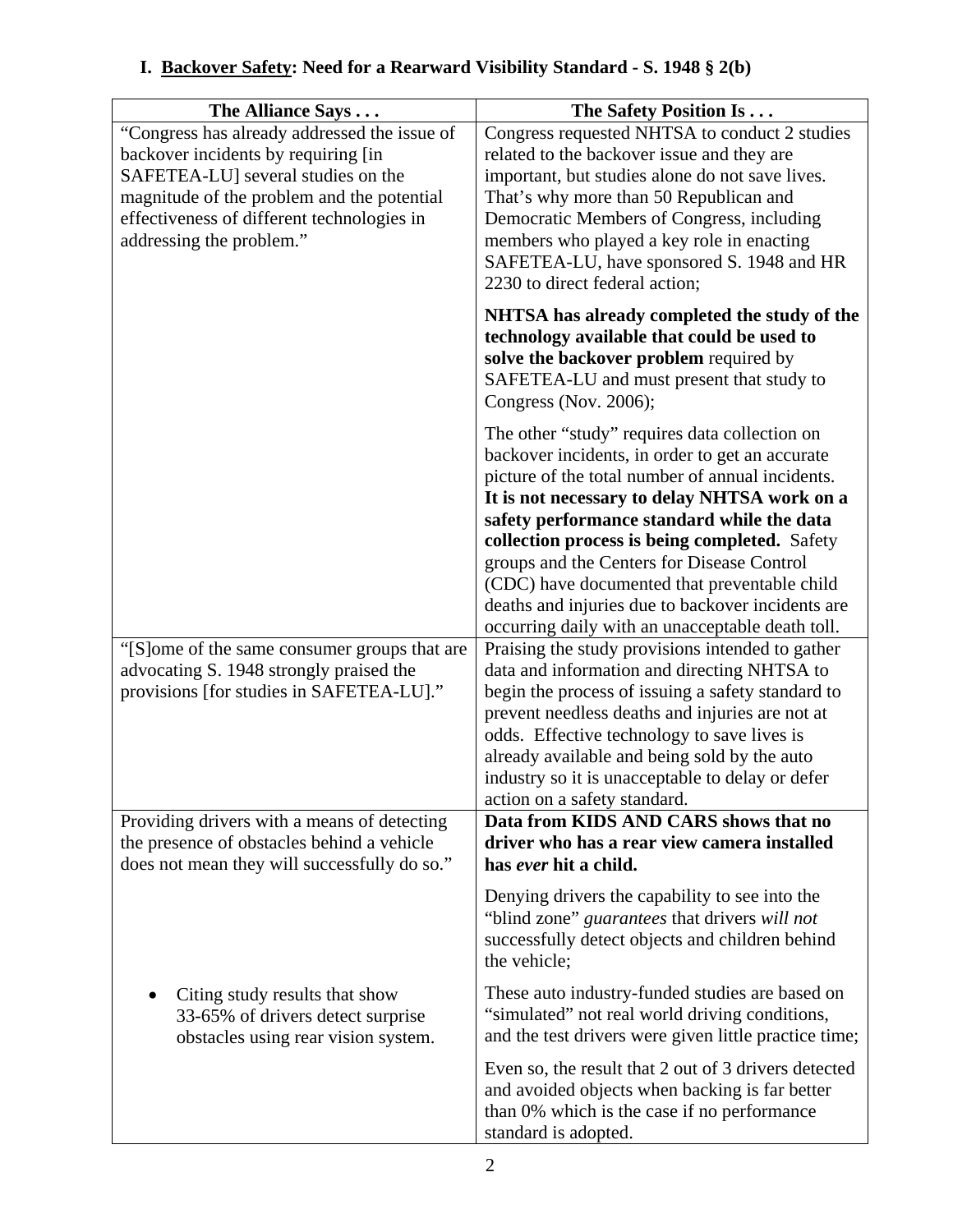| The Alliance Says                                                                                                                                                                                                                                                                                                       | The Safety Position Is                                                                                                                                                                                                                                                                                                                               |
|-------------------------------------------------------------------------------------------------------------------------------------------------------------------------------------------------------------------------------------------------------------------------------------------------------------------------|------------------------------------------------------------------------------------------------------------------------------------------------------------------------------------------------------------------------------------------------------------------------------------------------------------------------------------------------------|
| Drivers only use rear vision display at<br>start of backing maneuver and do not<br>detect objects that appear later.                                                                                                                                                                                                    | Consumer Reports tested vehicles with rear<br>visibility cameras and found that drivers use the<br>cameras continuously (but also scan around the<br>vehicle) while backing;                                                                                                                                                                         |
|                                                                                                                                                                                                                                                                                                                         | <b>Consumer Reports found that where a child is</b><br>in motion and cameras are in continuous use,<br>none of the drivers failed to see the child.                                                                                                                                                                                                  |
| Expectancy plays a key role in driver<br>response to any warning. Studies of a<br>rear backing warning system to<br>support collision avoidance with<br>obstacles that encroach into the<br>vehicle path after the start of backing<br>maneuvers showed that drivers<br>still hit the obstacle in 75% of the<br>cases." | If this statistic is accurate, it means that at<br>least 25% (one quarter) of all current<br>backover incidents where a child, without<br>warning, runs into the vehicle path could be<br>prevented – a very high success rate;                                                                                                                      |
|                                                                                                                                                                                                                                                                                                                         | If the Alliance is seriously concerned about the<br>effectiveness of backover prevention systems,<br>manufacturers would not install cameras, even as<br>options, in some high-end models, promote their<br>use in expensive advertising campaigns, and<br>charge consumers higher prices – rear view<br>cameras are an option on many new vehicles; |
|                                                                                                                                                                                                                                                                                                                         | Millions of taxpayer dollars have been spent to<br>develop vehicle radar systems for crash<br>avoidance as part of the Intelligent Transportation<br>System and Intelligent Vehicle Initiative. It's time<br>to put this technology to use to protect children.                                                                                      |
| "The most effective way to help prevent"<br>backing non-crash incidents is to urge the<br>driver to check around the vehicle before<br>backing." (Emphasis added).                                                                                                                                                      | Checking around the vehicle before driving is<br>only one part of the solution. Since children<br>can quickly move into the path of backing<br>vehicles the driver needs to have either direct<br>visual or other confirmation that there is no<br>object or child in the path of the vehicle <i>during</i><br>the backing maneuver;                 |
|                                                                                                                                                                                                                                                                                                                         | The Alliance's advice directly contradicts their<br>own claim, supported by safety groups that many<br>backing incidents result from a "surprise" when<br>children move into the path of the vehicle after<br>backing has started and after the driver has<br>checked around and behind the vehicle;                                                 |
|                                                                                                                                                                                                                                                                                                                         | You cannot avoid hitting what you cannot see.                                                                                                                                                                                                                                                                                                        |
|                                                                                                                                                                                                                                                                                                                         | Many firsthand accounts of backover tragedies<br>confirm that the drivers did in fact check behind<br>the vehicle before starting the engine. This<br>advice alone is simply not sufficient to address<br>the root cause of the safety problem - lack of<br>driver information about what and who is in the<br>vehicle "blind zone" when backing up. |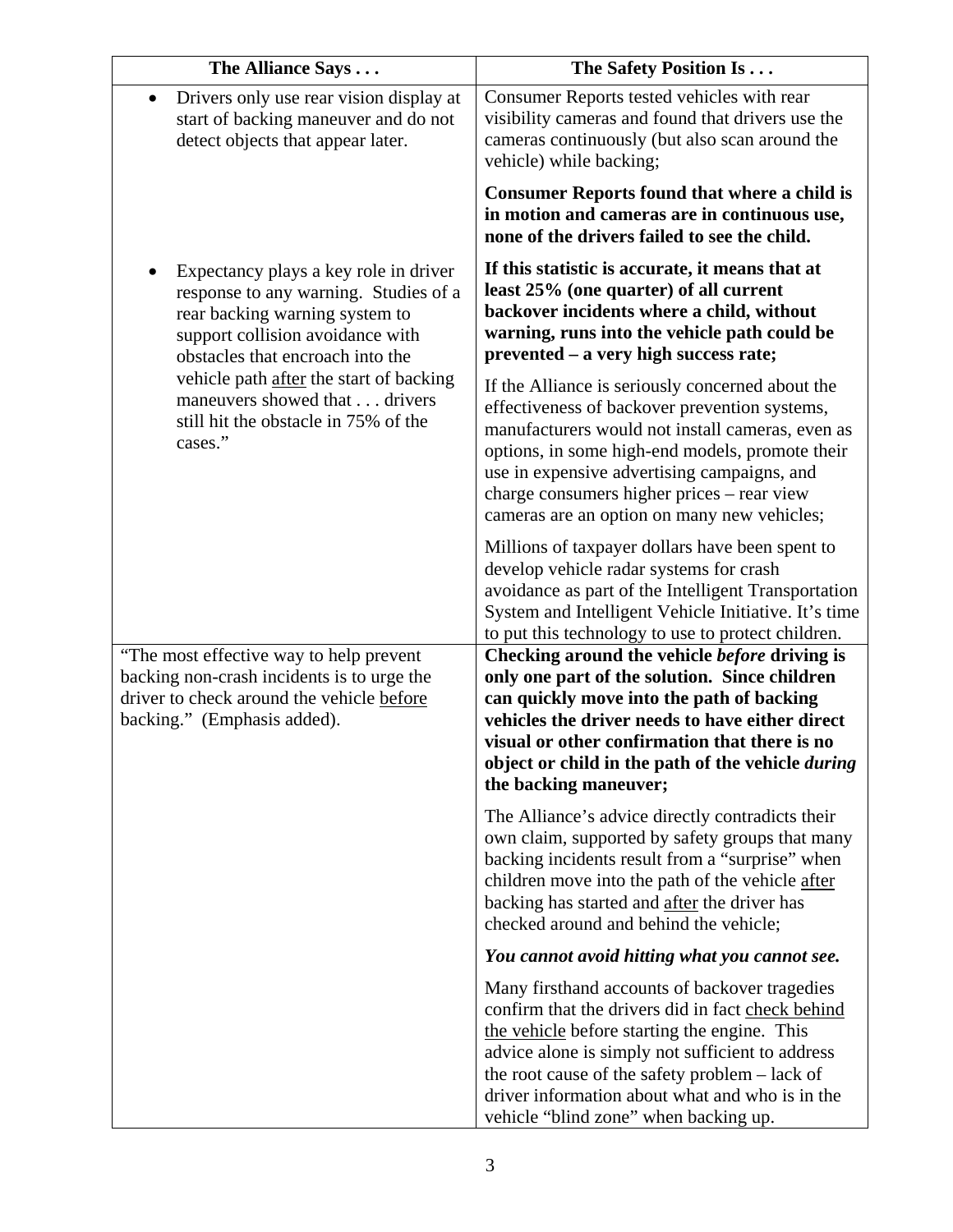| The Alliance Says                                                                                                                                                          | The Safety Position Is                                                                                                                                                                                                  |
|----------------------------------------------------------------------------------------------------------------------------------------------------------------------------|-------------------------------------------------------------------------------------------------------------------------------------------------------------------------------------------------------------------------|
| "Spot the Tot" national awareness campaign<br>"provides a few simple tips for adults and<br>kids to make sure the area around the vehicle<br>is safe before driving away." | S. 1948 and HR 2230 include funds for education<br>programs to increase awareness. However,<br>education is no substitute for providing the driver<br>with a direct view of the area immediately behind<br>the vehicle; |
|                                                                                                                                                                            | Also, awareness campaigns are not effective in<br>changing the behavior of children too young to<br>understand or retain the message;                                                                                   |
|                                                                                                                                                                            | There is a need for a federal safety standard<br>which allows drivers to see directly behind their<br>vehicle into the area currently hidden by the<br>"blind zone."                                                    |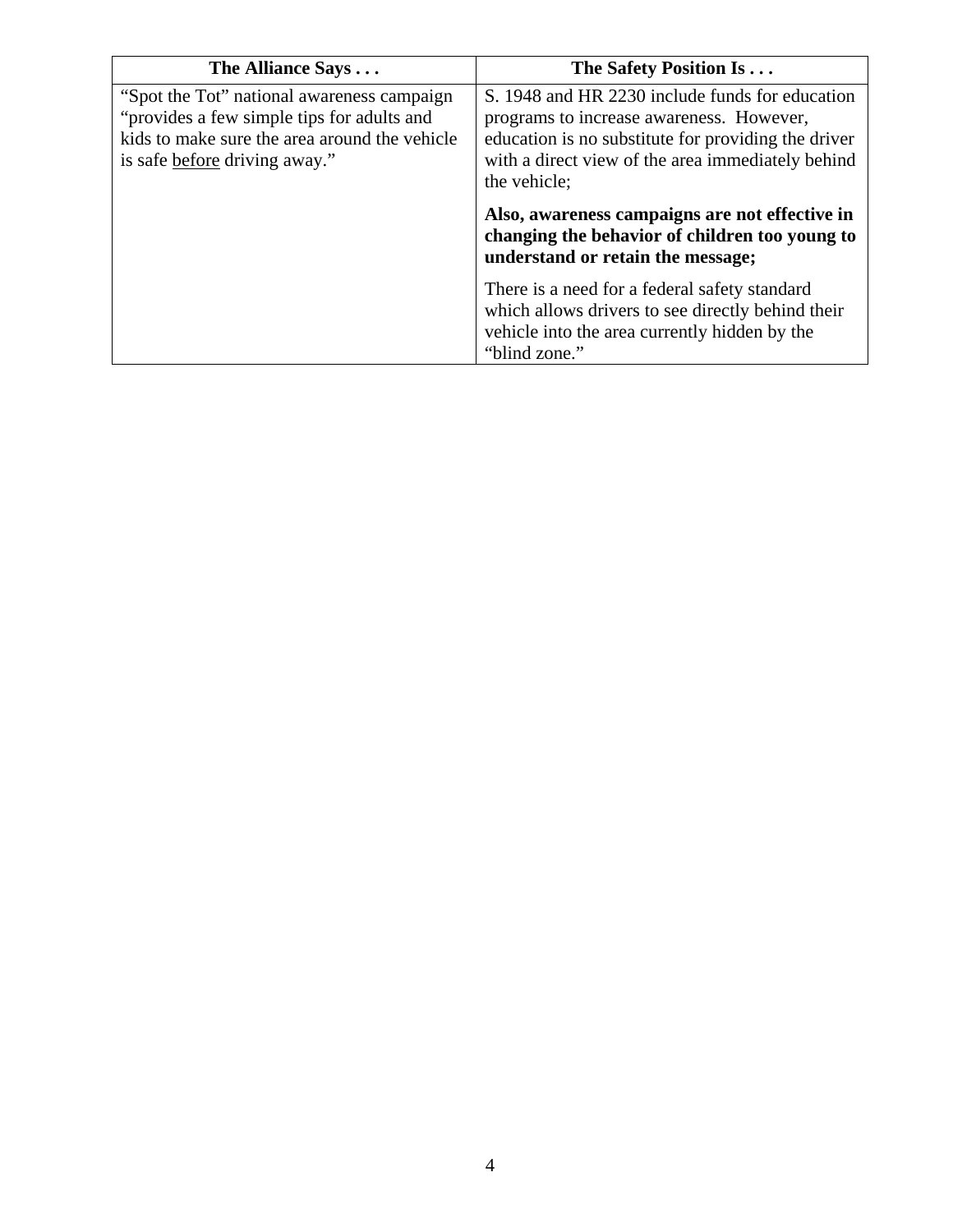# **II. Power Window Safety: Automatic Reversal to Protect Children - S. 1948 § 2(a)**

| The Alliance Says                            | The Safety Position Is                                                                  |
|----------------------------------------------|-----------------------------------------------------------------------------------------|
| The power window standard was recently       | In 2006 NHTSA required "pull to close"                                                  |
| amended in April 2006 in response to         | power window switches instead of see-saw                                                |
| SAFETEA-LU to require that " 'a power-       | or rocker type switches that are pressed                                                |
| operated window must operate by pulling      | down to activate window closure. This                                                   |
| away from the surface in the vehicle on      | change is an important safety advance                                                   |
| which the device is mounted [i.e., 'pull-to- | but addressed only a portion of the child                                               |
| close' switches]'."                          | injury problem, accidental closures                                                     |
|                                              | caused by children leaning on power<br>window switches with their feet, knees,          |
|                                              | elbows, etc. Pull-to-close switches have                                                |
|                                              | long been required in Europe and Japan;                                                 |
|                                              |                                                                                         |
|                                              | This rule change did not deal with the                                                  |
|                                              | power window injury problem caused                                                      |
|                                              | when another person closes a power                                                      |
|                                              | window without realizing a child or other<br>passenger is caught in the window path, or |
|                                              | when a child activates the power window                                                 |
|                                              | by pulling on the switch while playing.                                                 |
| There have already been two recent rules     | The fact that a safety standard was recently                                            |
| on power window switch safety, the           | revised to improve safety is not a bar to                                               |
| SAFETEA-LU required rule replaced and        | making further necessary improvements,                                                  |
| superceded a weaker version that NHTSA       | especially for safety standards where                                                   |
| adopted in 2004.                             | delays in making improvements result is                                                 |
|                                              | the loss of life;                                                                       |
|                                              | Congress realized that the earlier 2004                                                 |
|                                              | NHTSA rule did not fix the problem                                                      |
|                                              | because the agency did not require "pull-to-                                            |
|                                              | close" switches in the earlier rule;                                                    |
|                                              | The performance standard for power                                                      |
|                                              | windows in S. 1948 deals with a different                                               |
|                                              | type of safety issue that goes beyond that                                              |
|                                              | addressed by "pull to close" switches;                                                  |
|                                              | NHTSA has authority to provide auto                                                     |
|                                              | manufacturers with sufficient lead-time                                                 |
|                                              | and to phase-in rules to ease economic                                                  |
|                                              | burdens on the industry.                                                                |
| "Nearly 20% of 2004 model year vehicles      | This shows that automatic reverse systems                                               |
| had automatic reversal systems available."   | are technologically feasible and can be                                                 |
|                                              | produced in large numbers and mass                                                      |
|                                              | production would lower per vehicle costs.                                               |
| "Snow, ice, dirt buildup around the          | Many European-built vehicles have                                                       |
| window opening may cause the window to       | automatic reverse and in cold climate                                                   |
| unintentionally reverse due to obstruction." | countries this has not been a problem;<br>Cleaning windows, like scraping ice off the   |
|                                              | windshield, can resolve such problems.                                                  |
|                                              |                                                                                         |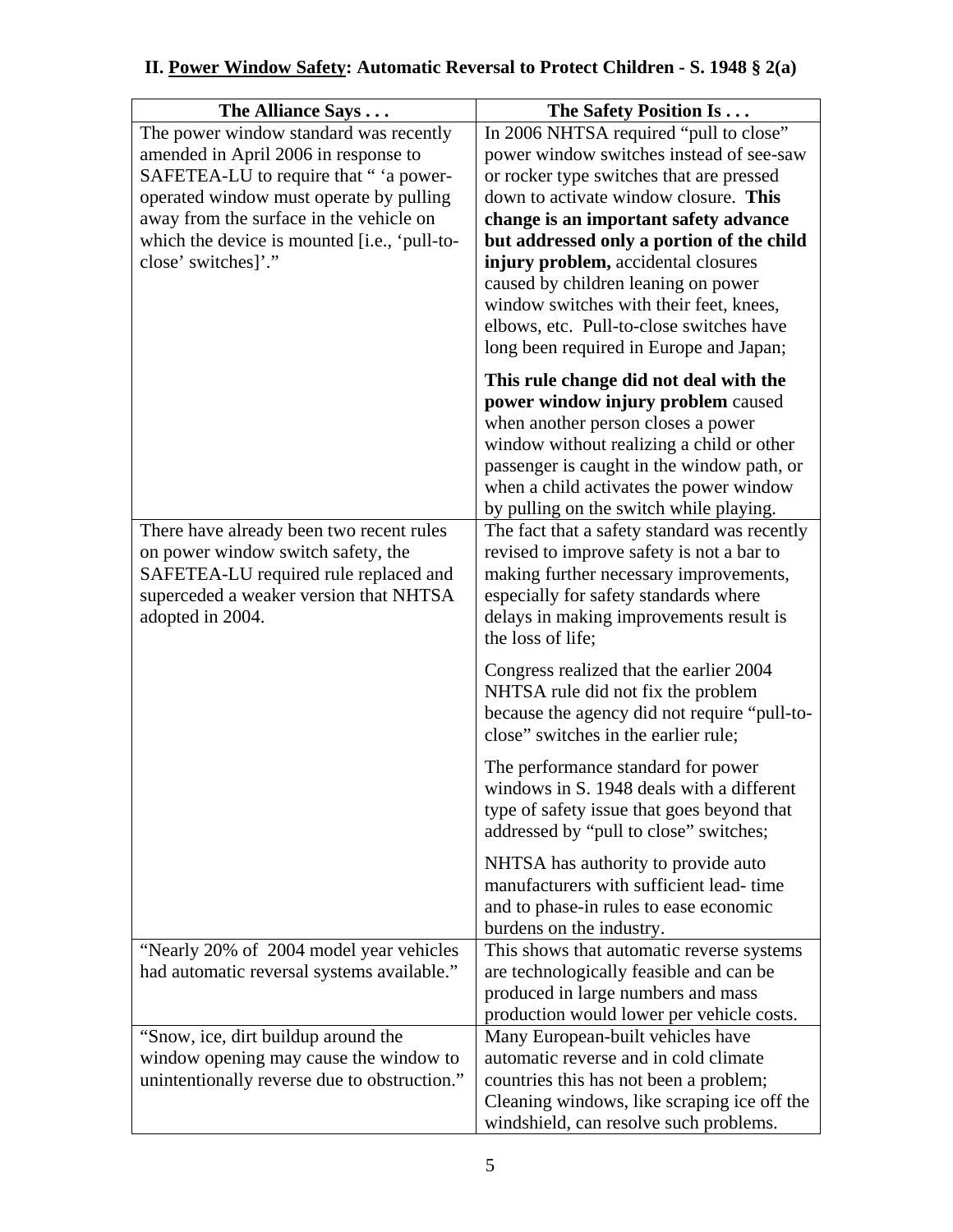| The Alliance Says                                                                                                                                                                                | The Safety Position Is                                                                                                                                                                                                                                                                                                                                                                       |
|--------------------------------------------------------------------------------------------------------------------------------------------------------------------------------------------------|----------------------------------------------------------------------------------------------------------------------------------------------------------------------------------------------------------------------------------------------------------------------------------------------------------------------------------------------------------------------------------------------|
| "NHTSA denied petitions for rulemaking<br>requesting that automatic reversal systems<br>be mandated for all new vehicles equipped<br>with power windows[,]" because:                             | The petition was erroneously denied based<br>on misinformation:                                                                                                                                                                                                                                                                                                                              |
| "The agency still believes that these<br>systems still might not meet the<br>requirements of S5 of the rule<br>relating to protection of very small<br>appendages, such as a child's<br>fingers" | There is no basis to believe that a<br>performance standard for auto reverse of<br>power windows would not work. Such a<br>standard would most likely be based on the<br>amount of force or resistance detected by<br>the window sensors, not necessarily on the<br>width of an object such as a child's finger;                                                                             |
| "The cost per vehicle of these<br>systems is significant (\$40 to \$50)<br>per vehicle (or \$600 to \$800 million<br>annually)"                                                                  | The technology is already in use in Europe<br>and other countries. Cost estimates from<br>"real world" use is only \$10-\$12 a window.<br>Mass production as standard equipment<br>would likely reduce costs even further.<br>Even these cost figures are low compared<br>to the cost of nonessential, non-safety<br>options such as chrome wheels, GPS,<br>satellite radio and DVD systems. |
| "This rule by mandating an<br>automatic reversal system might<br>save one additional life per year, on<br>average, according to NHTSA"                                                           | In 2004 alone, at least 8 children were<br>reported killed when strangled by a<br>power window;                                                                                                                                                                                                                                                                                              |
|                                                                                                                                                                                                  | NHTSA estimated that there could be 499<br>hospitalizations annually (Research Note,<br>May 1997); small children are often<br>victims, losing fingers and even limbs;                                                                                                                                                                                                                       |
|                                                                                                                                                                                                  | Especially because unprotected children<br>predominantly suffer these deaths and<br>injuries, classic cost/benefit analysis should<br>be considered in light of the population at<br>risk from power windows.                                                                                                                                                                                |
| "For some customers, automatic closure<br>reversal is undesirable from the standpoint<br>of security concerns."                                                                                  | There is no data to support this claim;<br>Claims of security concerns are undercut<br>by the fact that manufacturers made<br>automatic reverse systems available on<br>20% of MY 2004 vehicles;                                                                                                                                                                                             |
| A criminal act through an open window<br>can be thwarted with window closure; an<br>automatic reversal of the closure prevents<br>the full closing of the window to mitigate                     | Car jackings and other crimes of vehicle<br>occupants occur now despite existing<br>power window designs that do not include<br>automatic window reversal;                                                                                                                                                                                                                                   |
| the act."                                                                                                                                                                                        | Similar automatic reverse technology now<br>in widespread use to prevent injuries from<br>garage door closings have not led to an<br>increase in crime statistics for burglaries<br>and home invasions.                                                                                                                                                                                      |